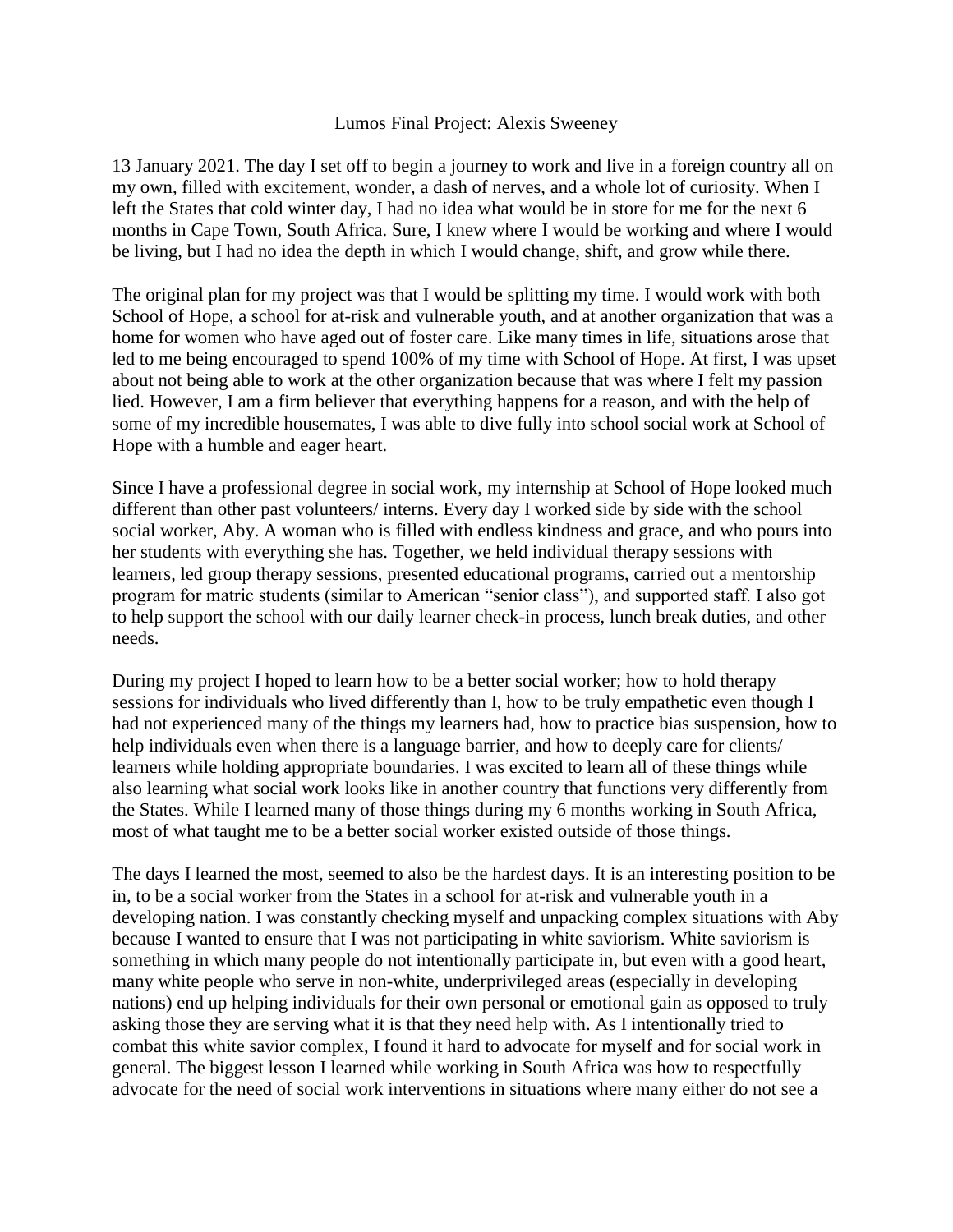need, or do not see a value in social work. I thankfully had the most amazing coworker, friend, and mentor to help me find that balance of using my skills, knowledge, and gifts to help educate others on the benefits social work brings to the table, and letting them teach me how that can best be used in their current situation, in their community, and in their culture. The most important part to this? Sitting, asking questions, and listening. Letting yourself be wrong and being vulnerable enough to apologize when you accidentally cause hurt. Learning from your mistakes. Constantly being curious as to how you can best help someone in the way THEY need/ want to be helped, not the way you think they need to be helped.

Another major thing I learned was how to not "bring things home." This is something that many helping professionals struggle with. Before going to South Africa, I thought I was pretty good at this, not perfect, but in the normal range of ability to leave the hard things at work. Well, I learned pretty quickly that I did not have that skill down as much as I wished. Day in and day out I would listen to my learners share their pain, grief, dark moments, and suffering. However, hearing these things in the South African context is very different than hearing them in the American context. Something that was hard for me to hold is that sometimes, there is nothing that can be done to help, because that is sometimes the reality of life in a township in South Africa. Sometimes the government and laws work so hard against a group of people that no matter how much strength, resilience, and determination a person may have, sometimes they are stuck in that place with no way out. And truthfully, the thing people really need in that situation is for someone to help them feel seen and heard, to truly sit with them in their hurt. I could not help but take some of that home at the end of the day. I could not stop myself from constantly brainstorming what we as a social work team could do to help our learners more. Taking every heavy, hard thing and emotion home with me every day led me to being almost emotionless with my housemates and friends, but it seemed almost unfair for me to not take everything with me, it felt like a disservice to my learners. However, one of my housemates helped me realize how much more I could help and empathize with my learners if I practiced separating myself from work once I stepped out the door. He helped me see that I actually will have a greater emotional capacity during the day to care for my learners if I find a way to leave work at work. While it was a hard lesson to learn, it truly changed me for the better both in my professional life and my personal life.

If I am being honest, I learned the most from my community. I lived in an area that had both xpats (people from other countries who relocated to South Africa) and people who were born and raised in South Africa. My neighborhood was called Observatory, or affectionately referred to as Obs. The house I lived in consisted of guys from South Africa, Mozambique, Zimbabwe, Germany, Palestine, Belgium, and Dominican Republic. Living in a space with not only 8 men (me being the only woman), but 8 men from all different countries taught me more than I could have ever imagined. My favorite part of the entire 6 months was getting to learn from my housemates and other friends by how they live life. What was absolutely incredible was that we were able to dive into conversations together about what different social issues look like in the context of our home countries, and the beauty came in the way we all truly wanted to hear one another and learn what life was like from one another's perspective. We talked about things from poverty, to women empowerment, to genocide, to healthcare. We also talked about less heavy things like what each person's home country's traditional food is like, to what schooling looks like, to how sports and the arts are perceived, to how people celebrate.